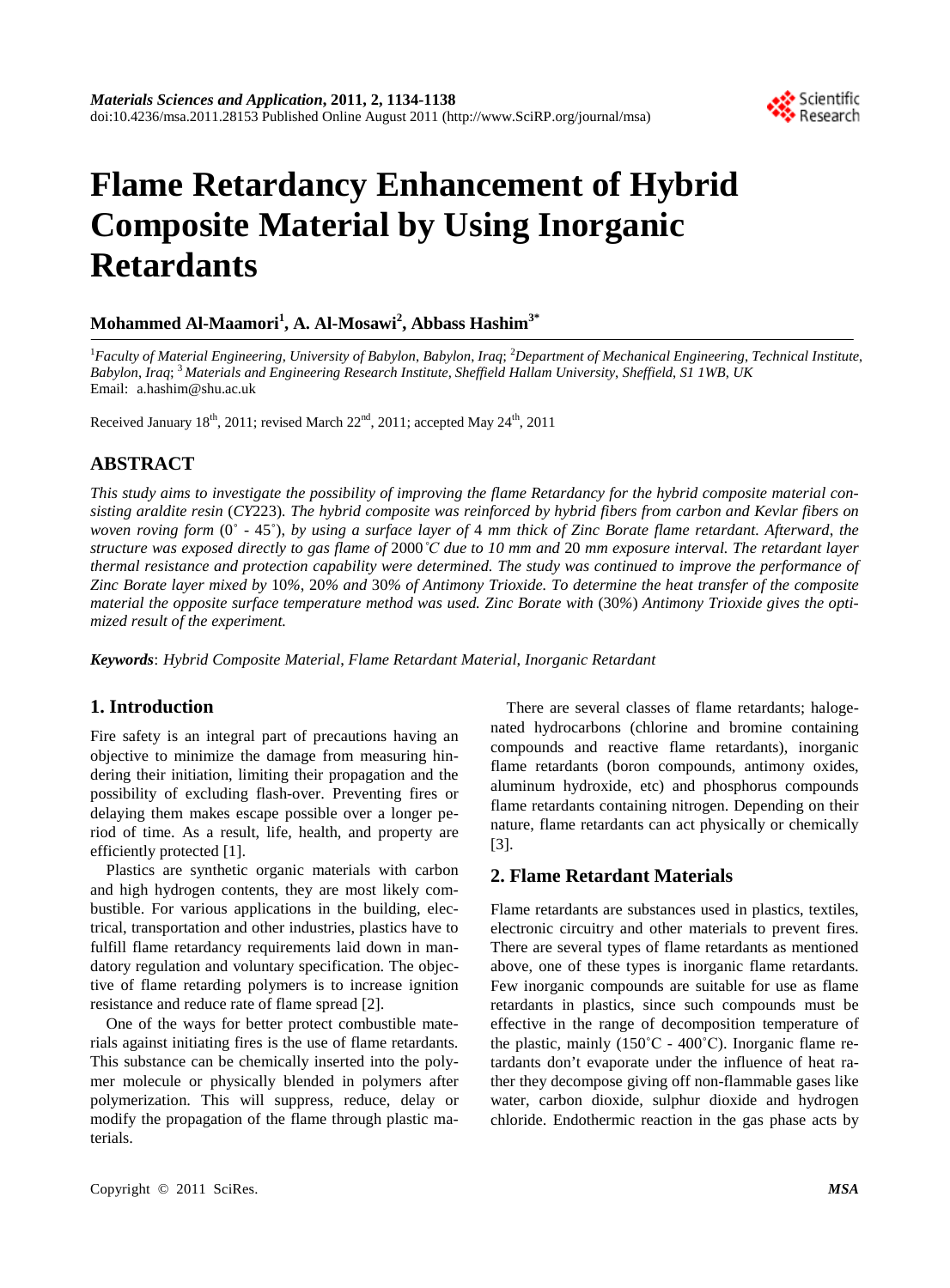diluting the mixture of flammable gases and by shielding the surface of the polymer against oxygen attack [4].

The inorganic flame retardants are performed simultaneously on the surface of the solid phase by cooling the polymer via endothermic breakdown process and reducing the formation of pyrolysis products. In addition as in the case of inorganic boron compounds, a glassy protective layer can form on the substrate fending off the effect of oxygen and heat [5]. As example to inorganic flame retardants is zinc borate, aluminum hydroxide, magnesium hydroxide and antimony oxides.

Zinc borate is an effective inorganic flame retardant possessing the characteristic properties of smoke suppression and promoting charring which is particularly important according to new fire standards. Zinc borate is commonly used as multifunctional flame retardant in combination with other halogenated or halogen free flame retardant systems to boost FR properties. Its efficacy depends upon the type of halogen source (aliphatic versus aromatic) and the used polymer. The zinc borate can generally display synergistic effects with antimony oxide in fire retardancy [6]. **Table 1** shows the characterizations and properties of zinc borate.

Antimony trioxide (ATO) has white color or colorless depended on its structure. ATO dissolved slightly in water and dissolved in potassium hydroxide, dilute hydrochloric acid and with many organic acids [4]. **Table 2**  shows the properties of ATO. **Figure 1** shows the chemical structure of ATO.

### **3. Composite Materials**

Composite material is a material consisting of two or more physically and (or) chemically distinct phase suitably arranged or distributed. The composite material usually has characteristics that are not depicted by any of its components in isolation [6]. Generally, the composite material contains two elements:

1) Material matrix: it is the continuous phase of metal, ceramic or polymer. The polymer matrix is considered the best because of its mechanical and thermal properties and also it can reinforce by a large fiber volume fraction compared with metal and ceramic matrix. The polymer matrix is low cost and easy fabrication, e.g. araldite resin,

polyester, and epoxy resin. Araldite resin belongs to epoxy group which has excellent thermal and physical properties and usually used in composite materials for different applications. Epoxy group distinct by excellent adhesive capability especially to fibers and retains constant dimensions after dryness [7].

2) Material reinforce: the distributed phase is called reinforcement; many reinforcement materials are available in a variety of forms, e.g. continuous fibers, short fibers, whiskers, particles...etc. Reinforcements include organic fibers such as carbon and Kevlar fibers, metallic fibers, ceramic fibers and particles [8].

High strength and high modulus carbon fibers are of about (7-8µm) in diameter and consist of small crystallites of Turbostratic graphite, one of the allotropic forms of carbon [9].

Kevlar is an organic Aramid fiber with (3100 MPa) tensile strength and (131,000 MPa) elastic modulus. Kevlar density is approximately one-half of aluminum and good toughness [10].

## **4. Experimental Work**

#### **5. Materials**

There are three types of materials implemented in this study:

1) Flame retardant material:

a) Zinc Borate  $2335 (2ZnO.3B<sub>2</sub>O<sub>3</sub>.5H<sub>2</sub>O)$  was used as a flame retardant supplied by C-Tech corporation. Table 3 shows the chemical composition of Zinc Borate.

Antimony Trioxide  $(Sb<sub>2</sub>O<sub>3</sub>)$  supplied by BDH Chemical Ltd Pool England) with particle size  $2 \mu$ .

2) Matrix material; Araldite resin (CY223) with density of  $(1.15 - 1.2 \text{ g/cm}^3)$  belong to epoxies group was used in this study. **Figure 2** shows the chemical structure of Araldite resin.

3) Reinforce fibers: two types of fibers were used as consecutive layers in same matrix:

a) Carbon fibers, woven roving fibers  $(0° - 45°)$ , with density of  $(1.75 \text{ g/cm}^3)$ .

b) Kevlar fibers, woven roving fibers (0˚ - 45˚), with density of  $(1.45 \text{ g/cm}^3)$ .

**Figure 3** shows the chemical structure of Kevlar fibers.

**Table 1. Characterizations and properties of zinc borate [3].**

| Mol Wt | PH | Density $g/cm3$ | Melting Point °C | Appearance        | Property |
|--------|----|-----------------|------------------|-------------------|----------|
| 434.62 |    | 3.64            | 980              | White Crystalline | Value    |

**Table 2. properties of antimony trioxide [4].**

| Density $(g/cm^3)$ | Boiling $Point(C)$ | Melting $Point(C)$ | <b>Property</b> |
|--------------------|--------------------|--------------------|-----------------|
| 5.67               | 425                | 556                | Value           |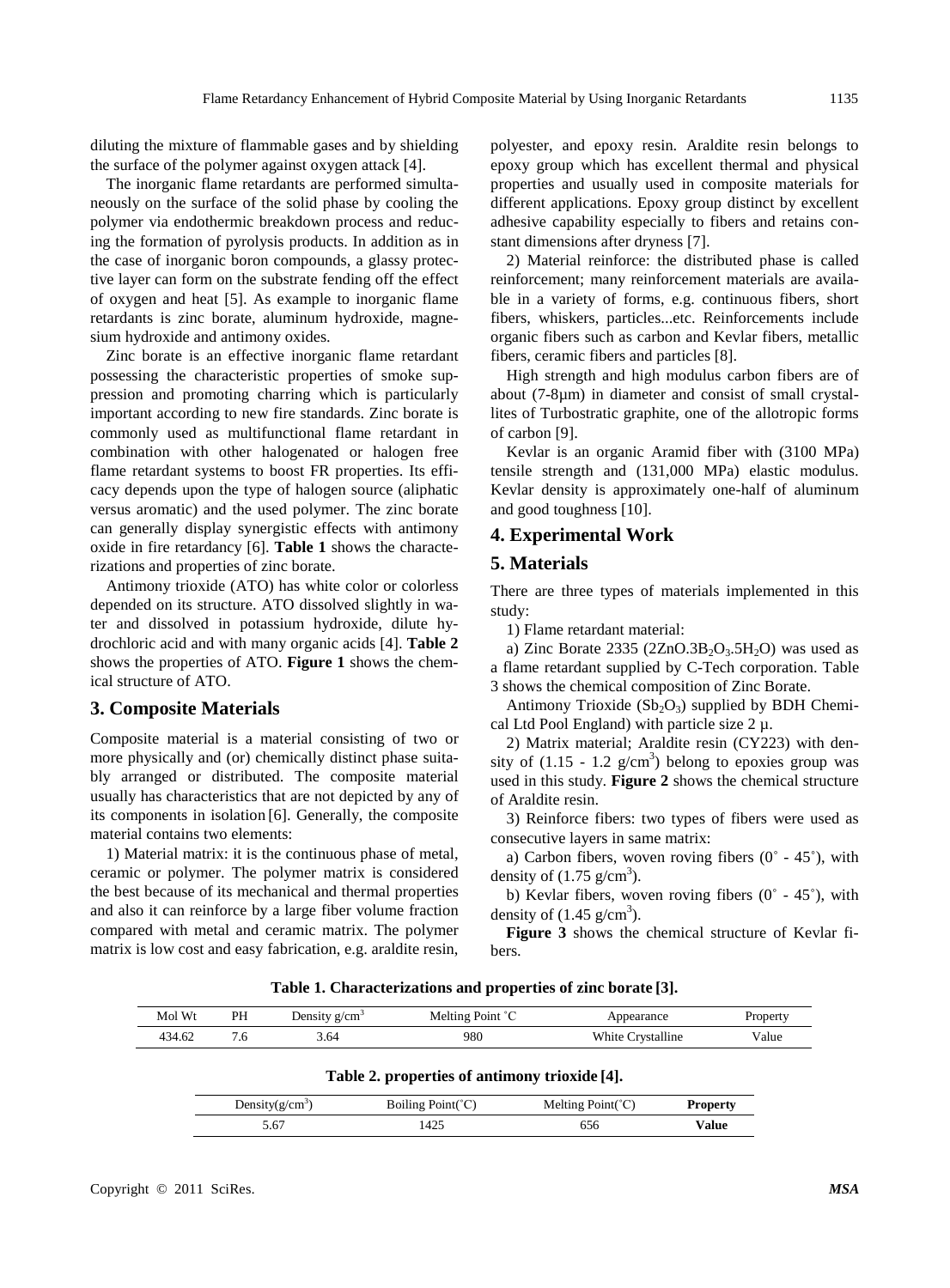

**Figure 1. Chemical structure of ATO.**

#### **5.1. Samples Preparation**

The samples of thermal erosion test are squared shape with dimensions of  $100 \times 100$  mm<sup>2</sup> and 10mm thick consisting two layers as shown in **Figure 4.** 

a-Flame retardant Zinc Borate layer with 4 mm thick.

Composite of carbon and Kevlar fiber layer of 6mm thick used as consecutive layers in araldite resin.

#### **5.2. Thermal Erosion Test**

Flame generated from butane-propane gas  $(C_3H_8-C_4H_{10})$ with temperature of 2000˚C was used. The structure contains flame retardant material and composite material exposed to this temperature with exposure intervals of 10



**Figure 2. Chemical structure of Araldite resin.**



**Figure 3. chemical structure of Kevlar fibers.**



**Figure 4. Sample of thermal erosion test.**

**Table 3. Chemical composition of zinc borate.**

| Compound       | Zinc Oxide | Boric Anhydride | Water of Hydration | Impurities |
|----------------|------------|-----------------|--------------------|------------|
| <b>Symbol</b>  | ZnO        | $B_2O_3$        | $\rm{}H_2O$        |            |
| $Content(\% )$ | ◡          | 47              |                    |            |

mm and 20 mm. **Figure 5** shows the experimental setup of thermal erosion test, surface temperature method used to determine heat transferred through flame retardant / composite structure. Temperature was monitored, observed, measured and recorded using PC transformation card (AD) connected to K-type thermocouple.

### **6. Results and Discussion**

Figure (6) represents the thermal erosion test for composite material with retardant surface layer at exposed dis-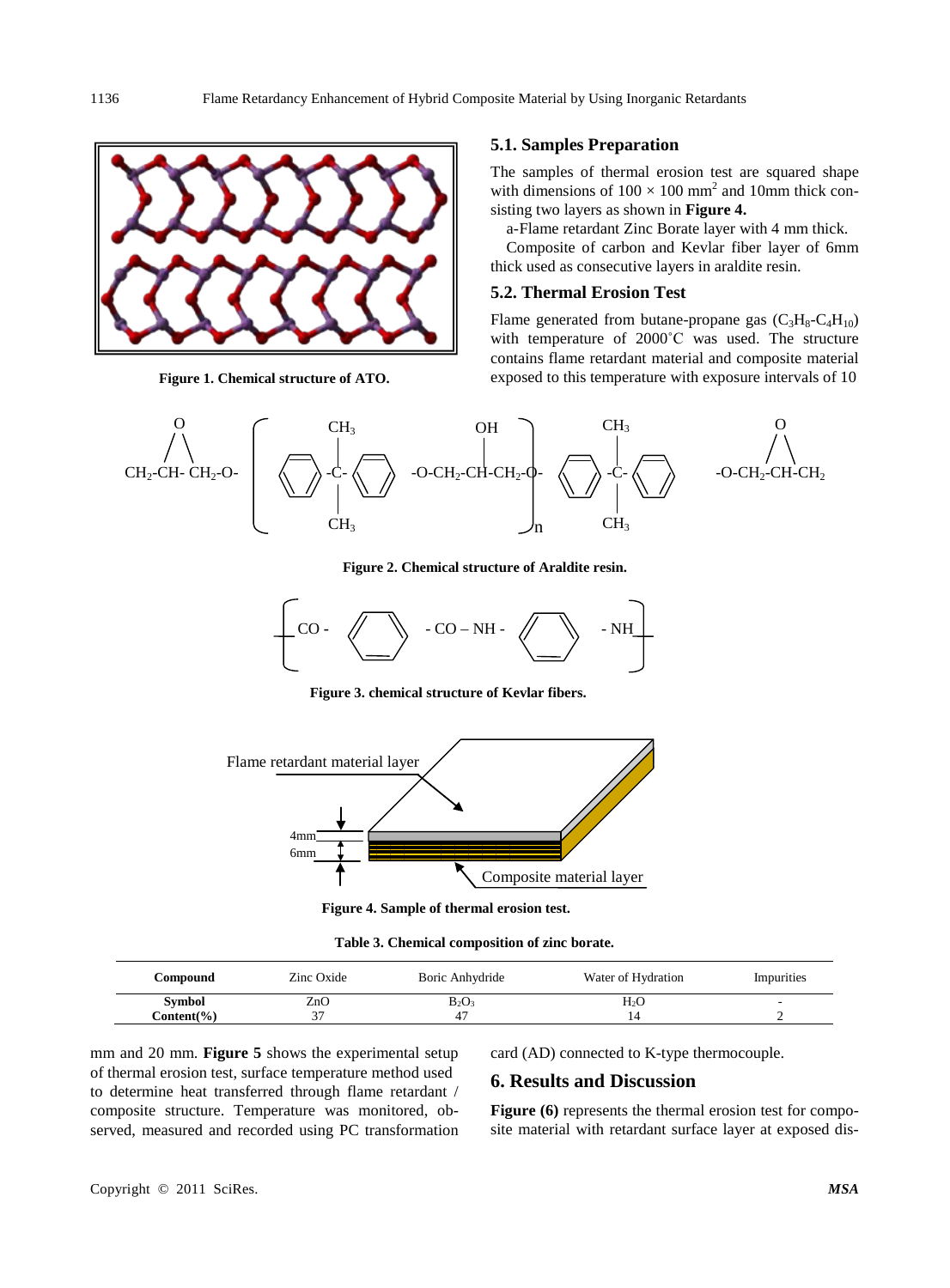

**Figure 7. Flame retardancy results with exposure interval of 20mm.**